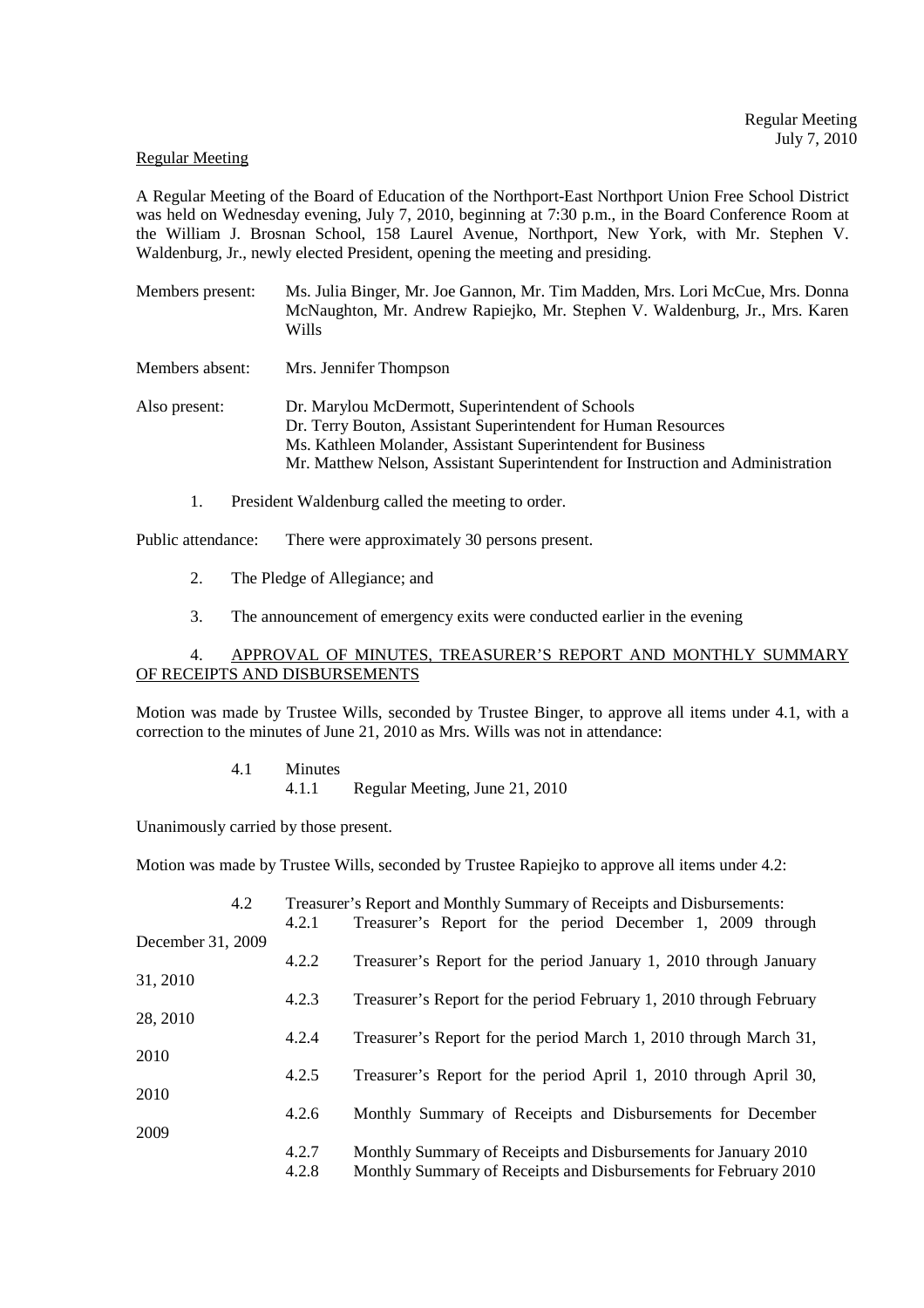# 4.2.9 Monthly Summary of Receipts and Disbursements for March 2010

4.2.10 Monthly Summary of Receipts and Disbursements for April 2010

Unanimously carried by those present.

## 5. SPECIAL REPORTS/ANNOUNCEMENTS FROM THE SUPERINTENDENT

Dr. McDermott, Superintendent, stated that she will be meeting with the District's K-12 principals, cabinet and PTA presidents to discuss general concerns regarding bullying, cyberbullying, student safety and back to school night.

Dr. McDermott announced that after reviewing the class size and composition at Norwood Avenue with Mr. Genovese, and after consultation with the Board President and District Counsel, she is recommending that the Board of Education restore a third grade teacher at Norwood Avenue School. Dr. McDermott stated that they will continue to look at the numbers at Ocean Avenue and all grade levels throughout the District through the summer.

There was a discussion regarding the consistency of teachers in the third grade at Norwood Avenue due to teachers being out on leave and substitutes replacing them. Dr. McDermott stated that she will be working with Mr. Genovese to make sure there is consistency with leave replacements so that it is in the best interests of the students. It was suggested that the District consider spreading the placement of new teachers throughout the grades so that an entire grade would not be affected by teacher leaves of absence.

5.1 The President of the Board reviewed the upcoming Board of Education meetings scheduled for August  $30<sup>th</sup>$ , September  $13<sup>th</sup>$  and October  $4<sup>th</sup>$ .

## 6. COMMUNICATIONS

6.1 Letter from Ms. Trisha Fricke, received June 23, 2010, re: Investigate Program

Ms. Fricke addressed the Board and asked them to reconsider the reduction of the 0.5 fte to the Investigate Program. Ms. Fricke stated that this is a critical program for students, especially at the sixth grade level, and losing half a teacher in such a small program would be a big hit.

Mr. Matt Nelson, Assistant Superintendent for Instruction and Administration, stated that the District will provide substantially the same program with 2.0 fte. Mr. Nelson stated that they will keep an eye on the program.

There was a brief discussion regarding the Investigate Program and President Waldenburg requested a midyear update on the program from Mr. Nelson.

- 6.2 Email from Mr. Joseph Dragone, received June 28, 2010, re: Budget
- 6.3 Letter from Ms. Sandra Dobise, received June 30, 2010, re: Sheilah Schumann

## 7. PUBLIC PARTICIPATION

#### Name Comment

Michael Genovese Stated he would like to put the concerns of parents at ease regarding the Norwood Avenue Principal leave replacements. Mr. Genovese stated that he has known about the situation for many months and has been working with Dr. McDermott, fellow principals and the instructional coordinator to make every effort to have qualified personnel.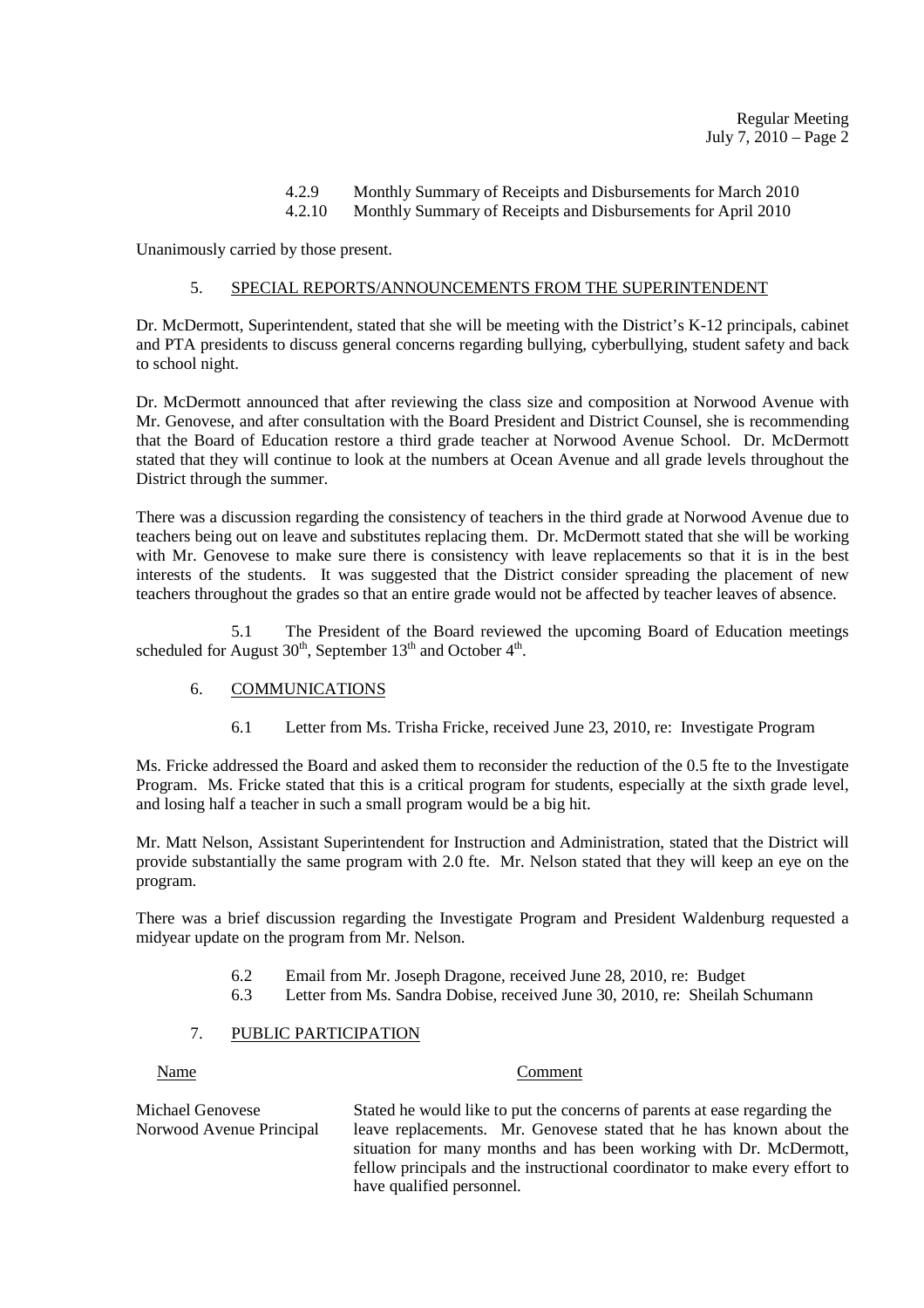Regular Meeting July 7,  $2010$  – Page  $3$ 

Mark Lando Stated that he had concerns about the number of incidents of children Parent getting hurt on the playground at Norwood Avenue especially regarding the pea gravel surface underneath the playground.

Dr. McDermott stated that this concern was brought to her attention by Mr. Genovese and they are looking into replacing the pea gravel surface with a Fibar surface which the other elementary schools currently have.

Motion was made by Trustee McNaughton, seconded by Trustee Gannon, to approve all items under 8., including Supplemental 8.1.1 (Schedule A #144-180), Supplemental 8.1.2 (Schedule B #34-39), and Supplemental 8.1.4 (Schedule D #5), with the exception of severed item 8.1.3 (Schedule C).

#### 8. SUPERINTENDENT'S REPORT, GENERAL - FOR BOARD ACTION

 8.1 Personnel Schedules, each dated July 7, 2010, and each attached and made part of the official minutes:

| 8.1.1 | Schedule A |                     | - Certified Staff (including Supplemental 8.1.1 - #144-         |
|-------|------------|---------------------|-----------------------------------------------------------------|
| 8.1.2 | Schedule B | $-$                 | 180)<br>Non-Instructional Staff (including Supplemental 8.1.2 - |
|       |            |                     | $#34-30)$                                                       |
| 8.1.3 | Schedule C |                     | <b>Salary Transfers - SEVERED</b>                               |
| 8.1.4 | Schedule D | $\omega_{\rm{max}}$ | Extra Pay (including Supplemental 8.1.4 - #5)                   |
| 8.1.5 | Schedule J | $\sim$              | Committee on Special Education                                  |
| 8.1.6 | Schedule L |                     | <b>PDC UTN</b>                                                  |
| 8.1.7 | Schedule M | $\sim$              | Tenure                                                          |
|       |            |                     |                                                                 |

8.2 Receiving for a second reading and adopting the following policy:

8.2.1 Policy #1741 – *"Home-Schooled Students"*

8.3 Receiving for a second reading and adopting revisions to the following policies:

 8.3.1 Policy #2260 – *"Citizens Advisory Committees"* – (old policy numbering system #1221 – Citizens Advisory Committees for the Board of Education)<br>8.3.2 Policy #4526 – "Computer Network for

 8.3.2 Policy #4526 – *"Computer Network for Education"* – (replaces policy #4526, name change from Network/Internet Access)

 8.3.3 Policy #4532 – *"School Volunteers"* – (old policy numbering system #1315/3532.11 – Designation of Authorized School Volunteers)

 8.3.4 Policy #9435 – *"Administrative Internships"* – (old policy numbering system #2310 – Internships)

8.4 Approving the 2010-2011 Professional Development Plan

Vote on Trustee McNaughton's motion to approve all items under 8., including Supplemental 8.1.1 (Schedule A #144-180), Supplemental 8.1.2 (Schedule B #34-39), and Supplemental 8.1.4 (Schedule D #5), with the exception of severed item 8.1.3 (Schedule C) was unanimously carried by those present.

Motion was made by Trustee McCue, seconded by Trustee Madden, to approve item 8.1.3 (Schedule C)

8.1.3 Schedule C - Salary Transfers

Vote on Trustee McCue's motion to approve item 8.1.3 was as follows: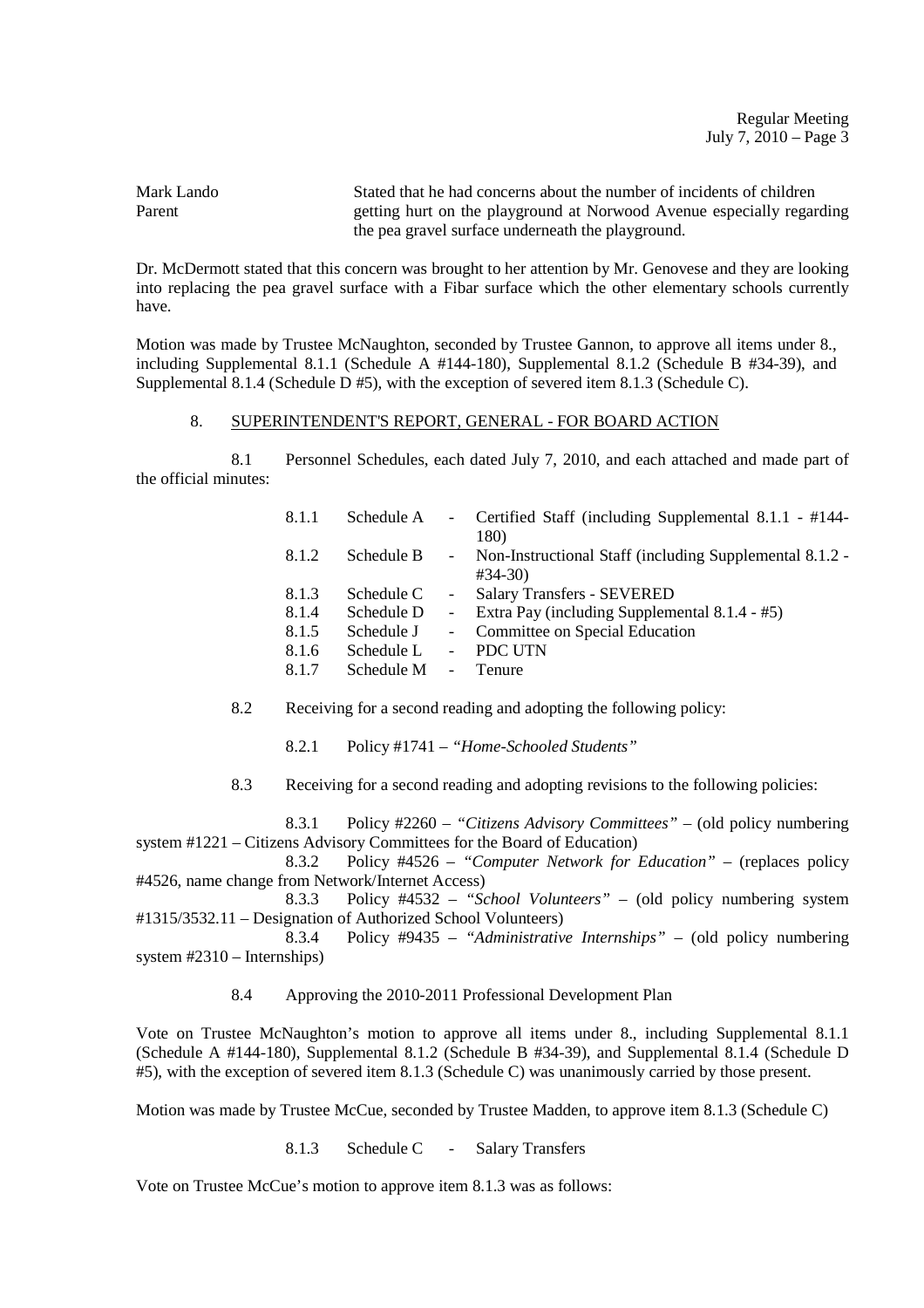YES: Ms. Binger, Mr. Gannon, Mr. Madden, Mrs. McCue, Mr. Rapiejko Mr. Waldenburg, Mrs. Wills

ABSTAIN: Mrs. McNaughton

Motion passed.

Motion was made by Trustee McCue, seconded by Trustee Madden, to approve all items under 9., including Supplemental 9.1.2 through 9.1.9 (Bids), Supplemental 9.10 (Resolution), Supplemental 9.11 (Resolution), Supplemental 9.12 (Resolution), and 9.13 (Resolution), with the exception of withdrawn item 9.5

#### 9. SUPERINTENDENT'S REPORT, FINANCIAL - FOR BOARD ACTION

9.1 Taking specified action on the following BIDS:

#### EDUCATIONAL

 9.1.1 Award – Transportation for District Students Attending Out of District Schools

 LONG ISLAND FOOD SERVICE DIRECTOR'S ASSOCIATION **COOPERATIVE** 

- 9.1.2 Award Paper/Disposables
- 9.1.3 Award Frozen Foods
- 9.1.4 Award Ice Cream with Equipment
- 9.1.5 Award Dairy
- 9.1.6 Award Meat
- 9.1.7 Award Snack
- 9.1.8 Award Bagel
- 9.1.9 Award Drink

 9.2 Declaring the attached list of selected equipment as surplus approving disposal in accordance with Board Policy

 9.3 Disposition of outdated and/or badly worn library materials at Northport High School and Dickinson Avenue Elementary School - WITHDRAWN

Trustee Madden requested more information on the proposed disposition of library materials. Mr. Matt Nelson, Assistant Superintendent for Instruction and Administration, stated he would provide the Board with the requested information and withdrew the item from the agenda.

 9.4 Approving 2010-2011 Universal Pre-K Program Contracts between the Northport-East Northport Union Free School District and Building Blocks Developmental Preschool, Island Kids Early Childhood Center, Kiddie Care Early Learning Center, Northport Nursery School and Pumpkin Patch Day Nursery

 9.5 Contract between the Northport-East Northport Union free School District and Long Island Fiber Exchange, Inc., - WITHDRAWN

 9.6 Receiving a Grant in the amount of \$276.87 from Stop & Shop Bonus Bucks Program to be used for the Edible Garden at Northport Middle School

9.7 Approving Western Suffolk BOCES commitments for 2010-2011 school year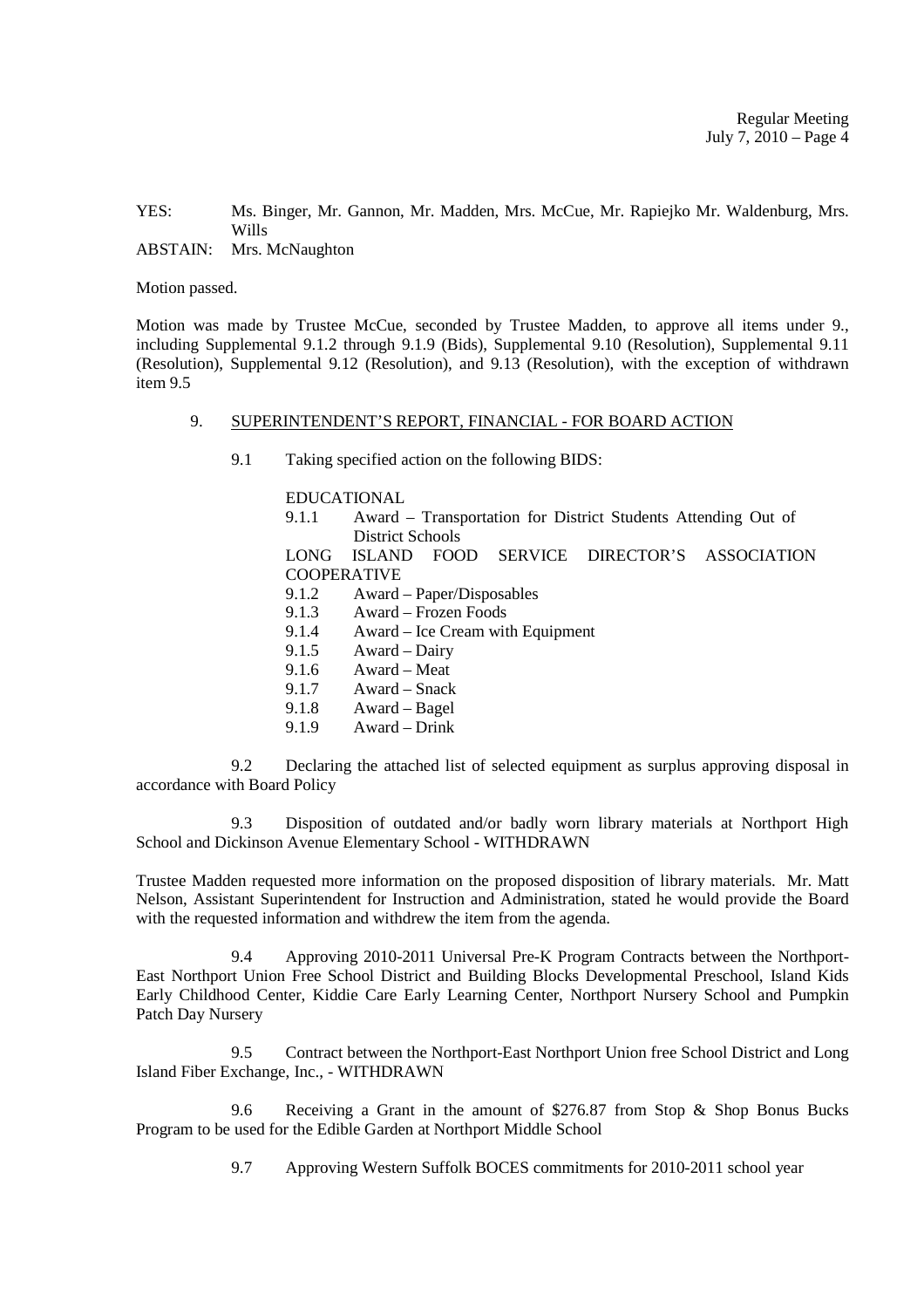9.8 Receiving the following donation to the District:

 9.8.1 \$500.00 from Margaret L. Shavalier to the Deborah A. Shavalier Memorial Scholarship Fund

9.9 Approving transfer of general fund appropriations in the 2009-2010 budget

In response to a question, Ms. Kathleen Molander, Assistant Superintendent for Business stated that this reflects the stimulus money from the federal government and the District is required to have separate salary codes in the budget that can be easily identified.

9.10 Approving the following resolution:

 "RESOLVED, that the Board of Education accept the donation of \$731.42 toward the purchase of headphones for Dickinson Avenue Elementary School and increase the 2010-2011 budget code A2110.5030.11.0200 by \$731.42 for this purpose,

 RESOLVED, that the Board of Education hereby approves an increase in the revenue code A2705 of the 2010-2011 budget by \$731.42 with the understanding that this increase in revenue is the result of a donation from the Dickinson Avenue Elementary School PTA"

9.11 Approving the following resolution:

 "RESOLVED, that the Board of Education accept the donation of \$528.58 toward the purchase of headphones for Dickinson Avenue Elementary School and increase the 2010-2011 budget code A2110.5030.11.0200 by \$528.58 for this purpose.

 RESOLVED, that the Board of Education hereby approves an increase in the revenue code A2705 of the 2010-2011 budget by \$528.58 with the understanding that this increase in revenue is the result of the Dickinson Avenue Elementary School participation in the Stop and Shop A+ Bonus Bucks Program"

9.12 Approving the following resolution:

 "RESOLVED, that the Board of Education accept the rebate of \$200.00 and increase the 2010-2011 budget code A2010.5040.01.2804 by \$200.00.

 RESOLVED, that the Board of Education hereby approves an increase in the revenue code A2770 of the 2010-2011 budget by \$200.00 with the understanding that this increase in revenue is the result of a rebate from the HP Trade In and Save 2010 Program"

9.13 Approving the following resolution:

 "RESOLVED, that the Board of Education accept the donation of \$327.09 toward the purchase of supplies for Northport High School and increase the 2010-2011 budget code A2110.5030.30.2302 by \$327.09 for this purpose.

 RESOLVED, that the Board of Education hereby approves an increase in the revenue code A2705 of the 2010-2011 budget by \$327.09 with the understanding that this increase in revenue is the result of Northport High School's participation in the Stop and Shop A+ Bonus Bucks Program"

Trustee McCue revised her motion to approve all items under 9., including Supplemental 9.1.2 through 9.1.9 (Bids), Supplemental 9.10 (Resolution), Supplemental 9.11 (Resolution), Supplemental 9.12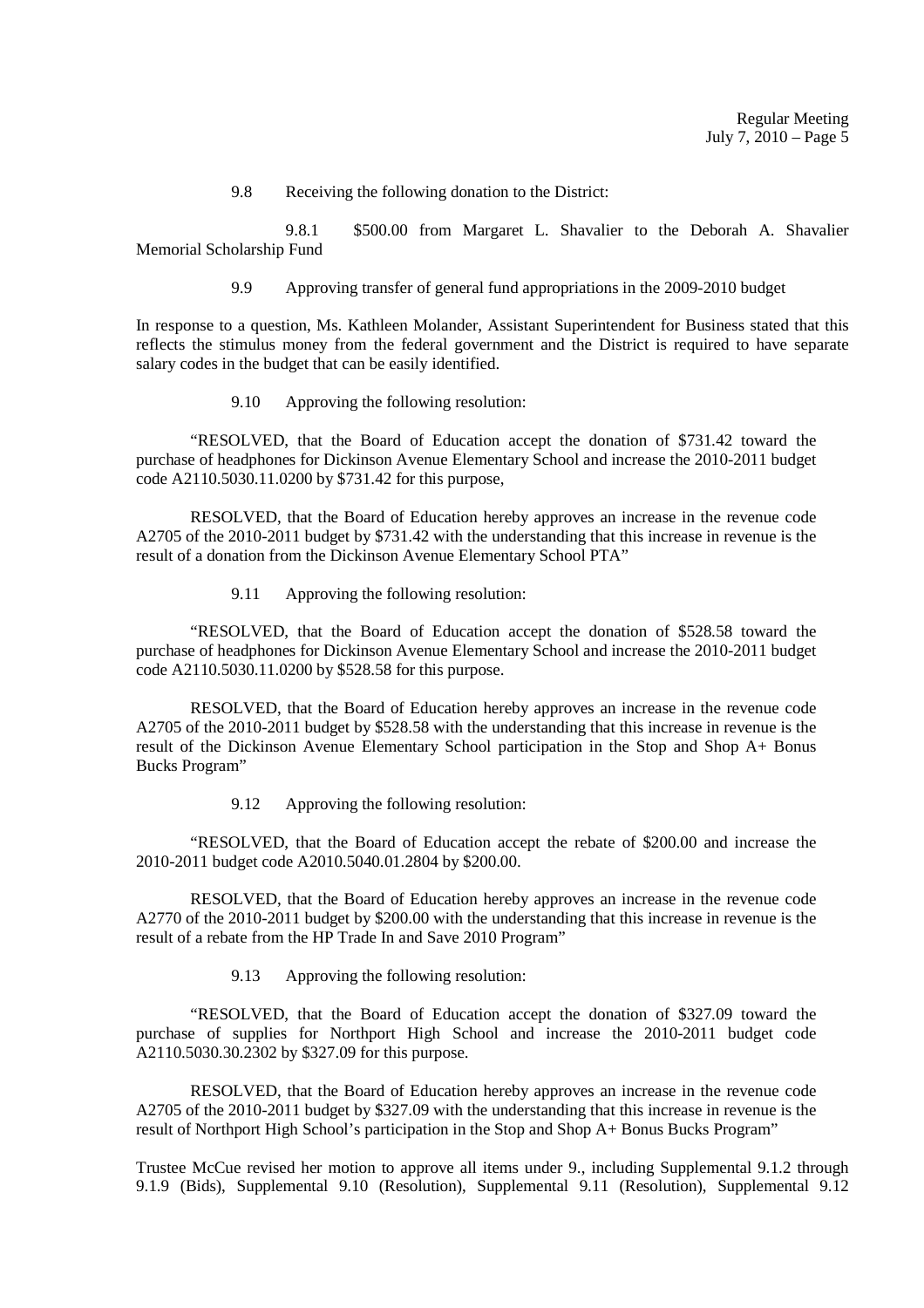(Resolution), and 9.13 (Resolution), with the exception of withdrawn item 9.5, to include withdrawn item 9.3. Trustee McCue's motion was seconded by Trustee Madden.

Vote on Trustee McCue's motion was unanimously carried by those present.

#### 10. SUPERINTENDENT'S REPORT - FOR INFORMATION ONLY

- 10.1 Schedule H Use of Facilities
- 10.2 Schedule I Home Instruction
- 10.3 Investment Reports:
	- 10.3.1 Investment Report for December, 2009
	- 10.3.2 Investment Report for January, 2010
	- 10.3.3 Investment Report for February, 2010
	- 10.3.4 Investment Report for March, 2010
	- 10.3.5 Investment Report for April, 2010

## 10.4 Collateral Reports:

- 10.4.1 Collateral Report for December, 2009
- 10.4.2 Collateral Report for January, 2010
- 10.4.3 Collateral Report for February, 2010
- 10.4.4 Collateral Report for March, 2010
- 10.4.5 Collateral Report for April, 2010
- 10.5 Monthly Revenue and Budget Status Reports:
	- 10.5.1 Monthly Revenue and Budget Status Report as of December, 2009
	- 10.5.2 Monthly Revenue and Budget Status Report as of January, 2010
	- 10.5.3 Monthly Revenue and Budget Status Report as of February, 2010
	- 10.5.4 Monthly Revenue and Budget Status Report as of March, 2010
	- 10.5.5 Monthly Revenue and Budget Status Report as of April, 2010

### 11. UNFINISHED BUSINESS

12. NEW BUSINESS

Motion was made by Trustee McNaughton, seconded by Trustee Gannon, to approve the following resolution:

 "WHEREAS, the Board of Education of the Northport-East Northport Union Free School District is responsible for the fiscal operation of the Northport-East Northport Union Free School District,

 WHEREAS, the Board approved Audit Committee Charter of the Northport-East Northport Union Free School District provides in pertinent part that pursuant to authorization by Board resolution, any Board member who does not serve on the Audit Committee may attend an Executive Session of the Audit Committee and,

 WHEREAS, any Board member who does not serve on the Audit Committee may attend the public meetings of the Audit Committee and,